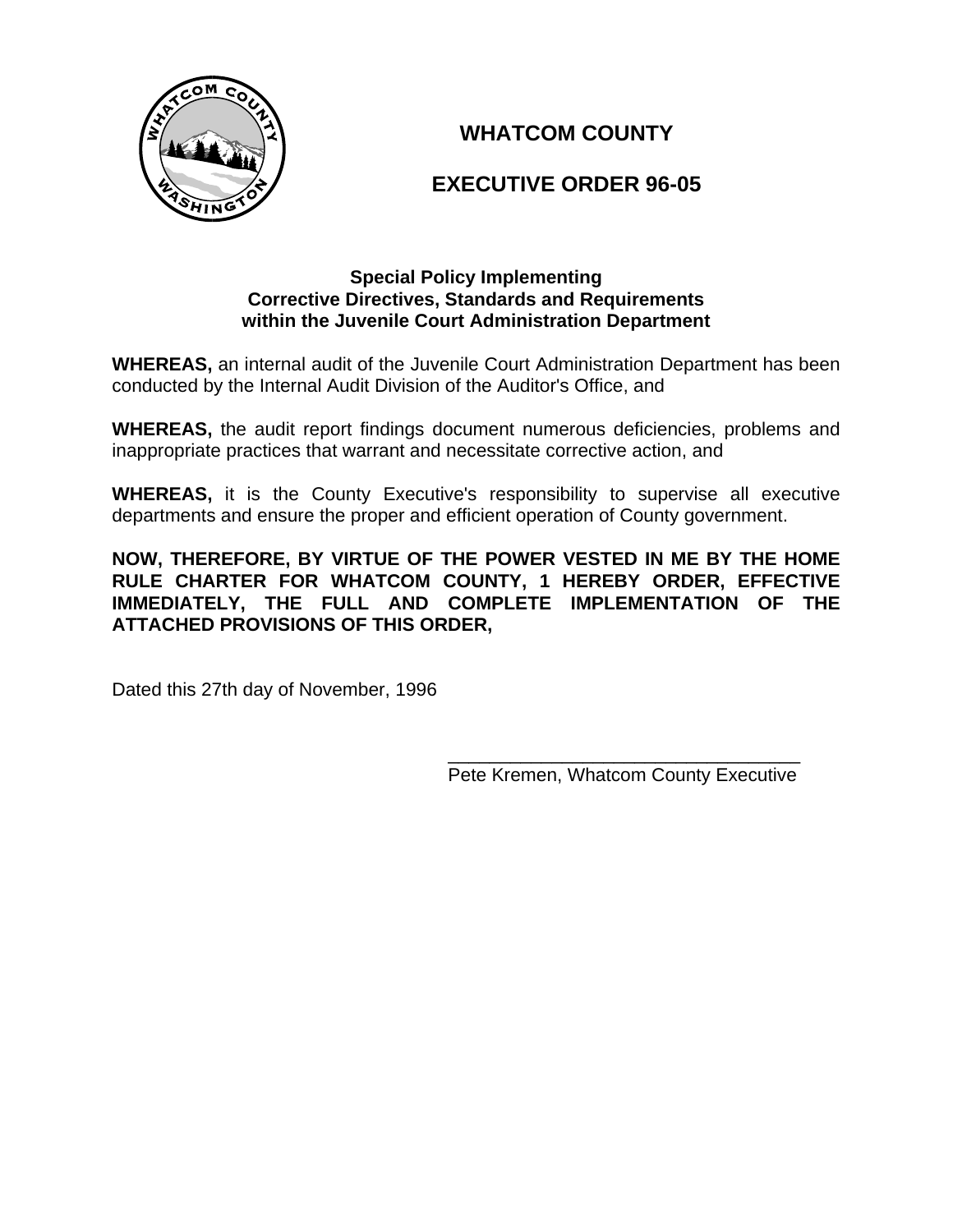#### **Special Directives, Standards and Requirements Page 1 of 9 RE: Juvenile Court Administration Department December 3, 1996**

## **A. Administrative Overview**

This executive order has been prepared subsequent to the completion of a thorough audit of the Juvenile Court Administration Department (herein after referred to as "the Department") of Whatcom County government. The internal audit was conducted by the Internal Audit Division of the Auditor's Office at the request of the County Executive, following the receipt of numerous complaints and expressions of concern from within the Department. The audit report findings document numerous deficiencies, problems and inappropriate practices. Pursuant to the Whatcom County Charter, Article 3, Section 3.22 (a), it is the responsibility of the County Executive to "supervise all ... executive departments" and generally, to ensure the proper and efficient operation of the Executive Branch of County government. Pursuant to the aforementioned duty and responsibility, it is the determination of the County Executive that corrective action is both warranted and necessary in this matter.

# **B. Purpose of Order**

The purpose of this order is to provide directives, standards and requirements to be implemented within the Department of Juvenile Court Administration to bring said department up to an appropriate level of operation and accountability.

# **C. Corrective Action Required**

A summary of required corrective action is provided in the following directives:

- 1. The Department is placed on a special probationary status for a period of one year to commence immediately upon the date of this memorandum. During this period of probationary status, all operations, elements and activities of the Department shall be subject to periodic and specific review by administrative officials designated by the County Executive.
- 2. The Department's administrative and management personnel shall immediately begin a full review and revision of the Department's policy and procedure manual(s). Upon completion, the revised versions of these manual(s) shall be subject to review, revision and approval by Human Resources, the Prosecuting Attorney's Office, the Superior Court and the Executive's Office.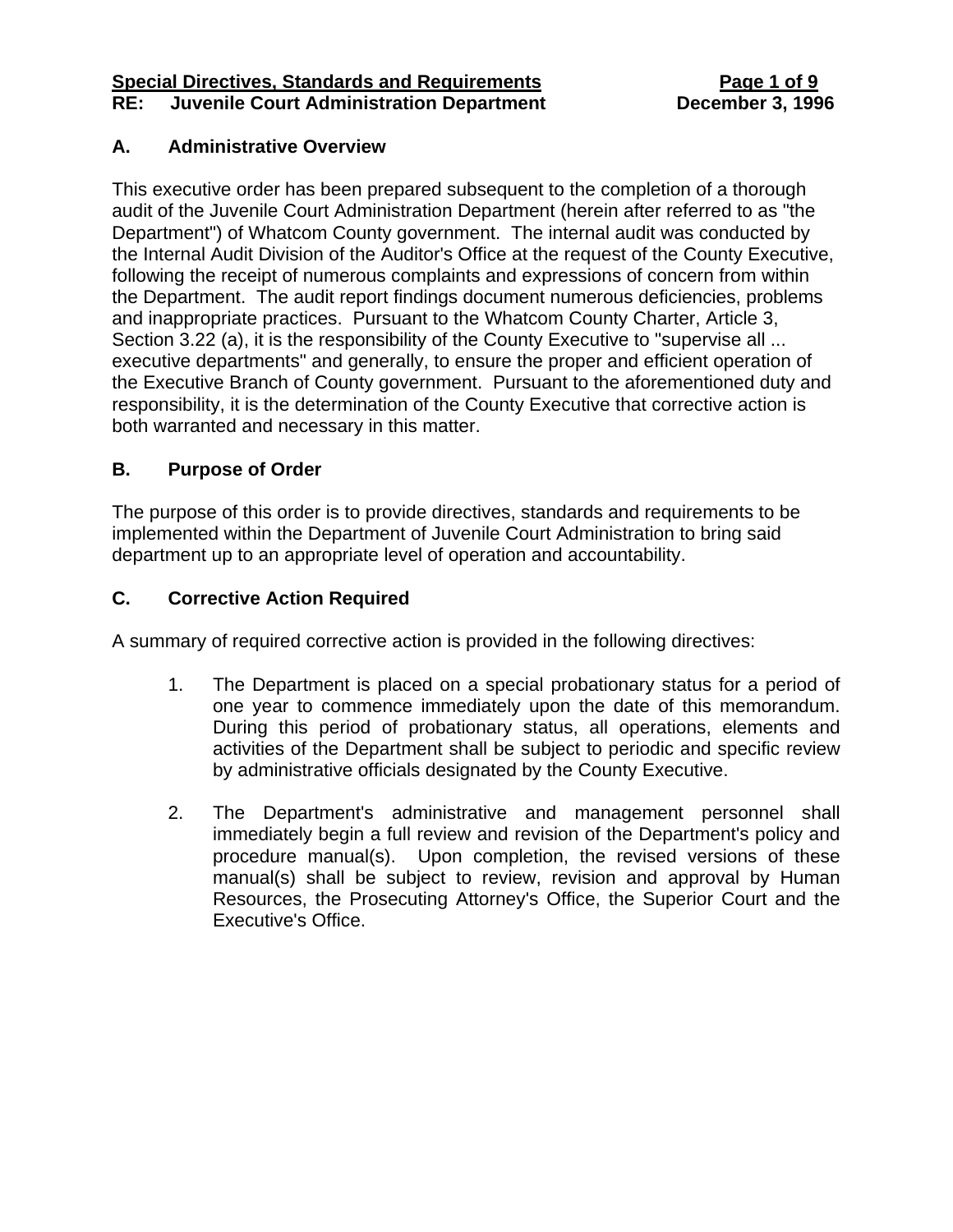- 3. The Department and its personnel, at all levels, shall abide by, conform to and fully obey the "Conduct, Performance and Behavior Standards" contained later in this order.
- 4. The Department's administration is required to develop a comprehensive "action plan" to address and fully correct the problems, deficiencies and inappropriate practices identified by the Internal Audit report and/or this order. The action plan, with target completion of each identified issue, shall be submitted to the County Executive's designee within a reasonable time.
- 5. Specific corrective action is required and shall be initiated without undue delay by the Department's administration in response to the deficiency findings of the Internal Audit, as noted in the audit report and this order.
- 6. The Department's administration shall make timely arrangements with the Human Resources to begin a full review and revision of the Department's personnel performance evaluation system. The Department shall implement an acceptable evaluation system for all departmental members, including subordinate reviews of supervisory, management and administrative personnel, as soon as is reasonably possible.
- 7. The Department's administration shall, within 60 days, plan and hold as many internal meetings as may be necessary to discuss issues of concern with departmental members for the purpose of receiving input, ideas and constructive criticism regarding interpersonal interfaces, internal professional relationships and departmental operations and practices. Such meetings will be dedicated to positive problem-solving and team building.
- 8. The Department's administration shall notify, without delay, the Human Resources Manager of internal investigations related to suspected or alleged misconduct, or of any matter that could result in legal or disciplinary action. All disciplinary sanctions shall be subject to review by Human Resources and the Prosecuting Attorney's Office.
- 9. Departmental members shall continuously monitor departmental operations, while on duty, and shall report without delay, any inappropriate actions, conduct, activities or circumstances warranting concern or attention through the chain-of-command. The Department's administration shall develop a monthly report of all incidents, activities, actions or matters beyond, the normal routine operation of the Department, for Executive review. The report shall be submitted by the Department administrator to the Deputy County Administrator within ten days following the of each month.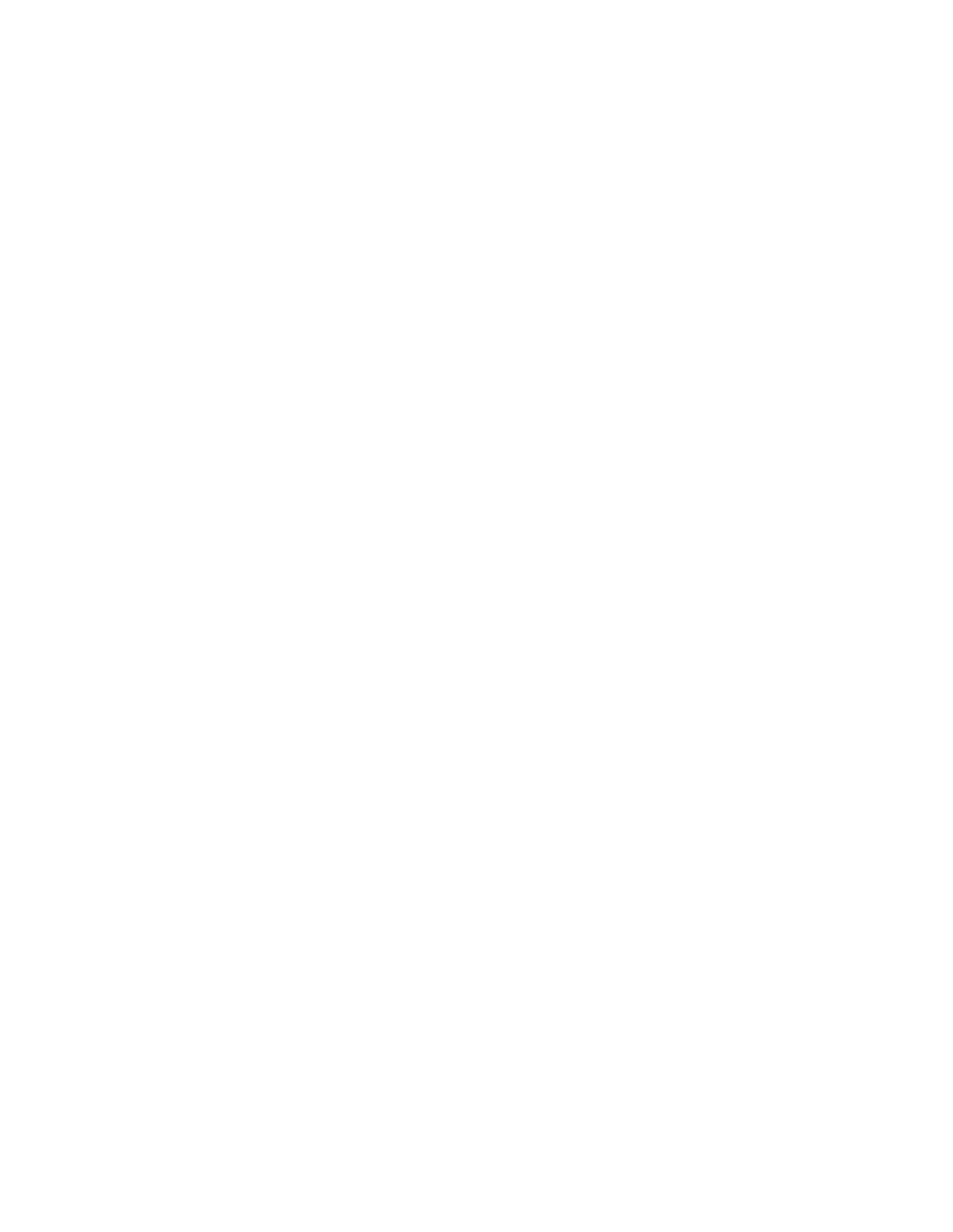#### **D. Required Responses to Audit Findings**

#### **1. Mission of the Department**

- Finding: The Department has no clear and concise mission statement providing operations guidance to departmental members, There is a need for a specific and unified philosophy of juvenile justice practice.
- Directive: The Department's administration, with input and/or responsive review from all departmental members, shall develop a comprehensive mission statement and goal statements for the Department and for each of the Department's divisions or major operational elements. Such statements shall either include appropriate reference to accepted juvenile justice philosophy and practices, or provide for individual treatment of such philosophies and practices.

#### **2. Policies and Procedures**

- Finding: The Department's policy and procedure structure was determined to be inadequate to appropriately direct the staff and operations of the Department.
- Directive: The Department's administration shall immediately begin a full and complete revision of the Department's policies and procedures. The Department must address general policies that are applicable to all elements of the Department, as well as provide specific procedural guidance to each operational unit's personnel.

#### **3. Conflict Resolution**

- Finding: The Department lacks an effective conflict resolution process.
- Directive: The Department's administration shall explore, develop and initiate a new plan, practice or strategy for resolving internal conflict within the Department. The Administration shall plan and schedule as many meetings as are necessary to facilitate a positive exchange of ideas, concerns, constructive criticism and other relevant input between the Department's members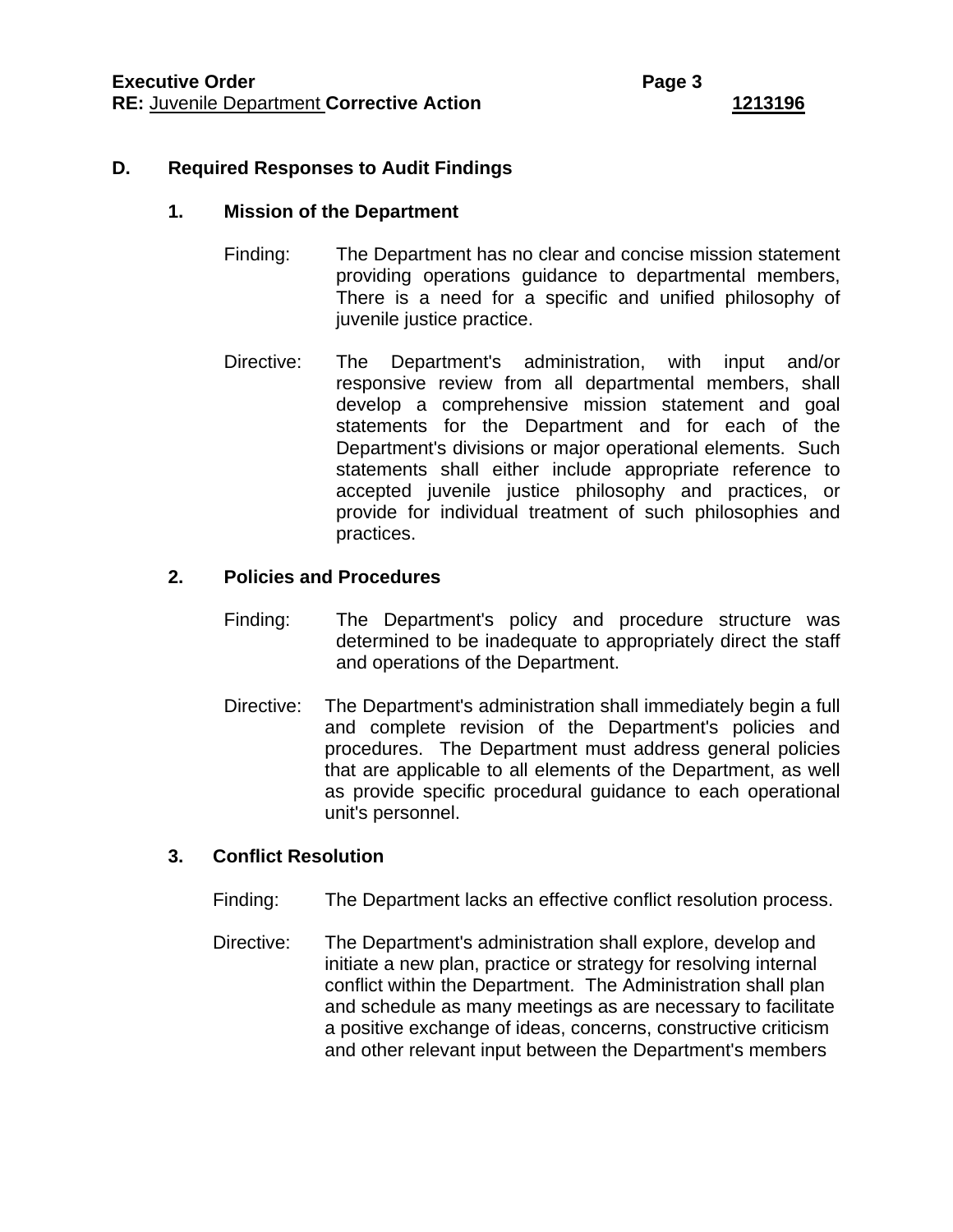and its administrative, management and supervisory staff. Such planning and meetings shall provide for conflict resolution, both now and in the future.

#### **4. Sexual Harassment**

- Finding: Department personnel are concerned that complaints of sexual harassment are not handled or addressed appropriately.
- Directive The Department's administration, in consultation with Human Resources staff, shall develop a comprehensive and well defined policy for handling all complaints and allegations of sexual harassment that may occur within the Department.

# 5. **Employee Performance Review**

- Finding: Employee reviews are not utilized effectively in acknowledging positive performance or addressing poor performance.
- Directive: The Department's Administration, with the assistance of Human Resources staff, shall fully review and revise the Department's personnel performance evaluation system. The Department will also develop an acceptable process by which subordinate personnel shall review the conduct, performance, and behaviors of superiors, including Administrative members. Beginning in 1997, performance reviews shall be completed on all members at least once per year. Consideration shall be given to additionally conducting "mini-reviews" every four months for the purpose of addressing "high and low points" to provide more effective and timely feedback to departmental personnel for the purpose of encouraging the highest possible level of professional conduct, performance and behavior.

## **6. Hiring Practices**

- Finding: Hiring practices have resulted in lowered morale and increased frustration within the Department.
- Directive The Department's Administration, in consultation with Human Resources staff, shall develop appropriate and well defined policies and procedures for testing, selecting, hiring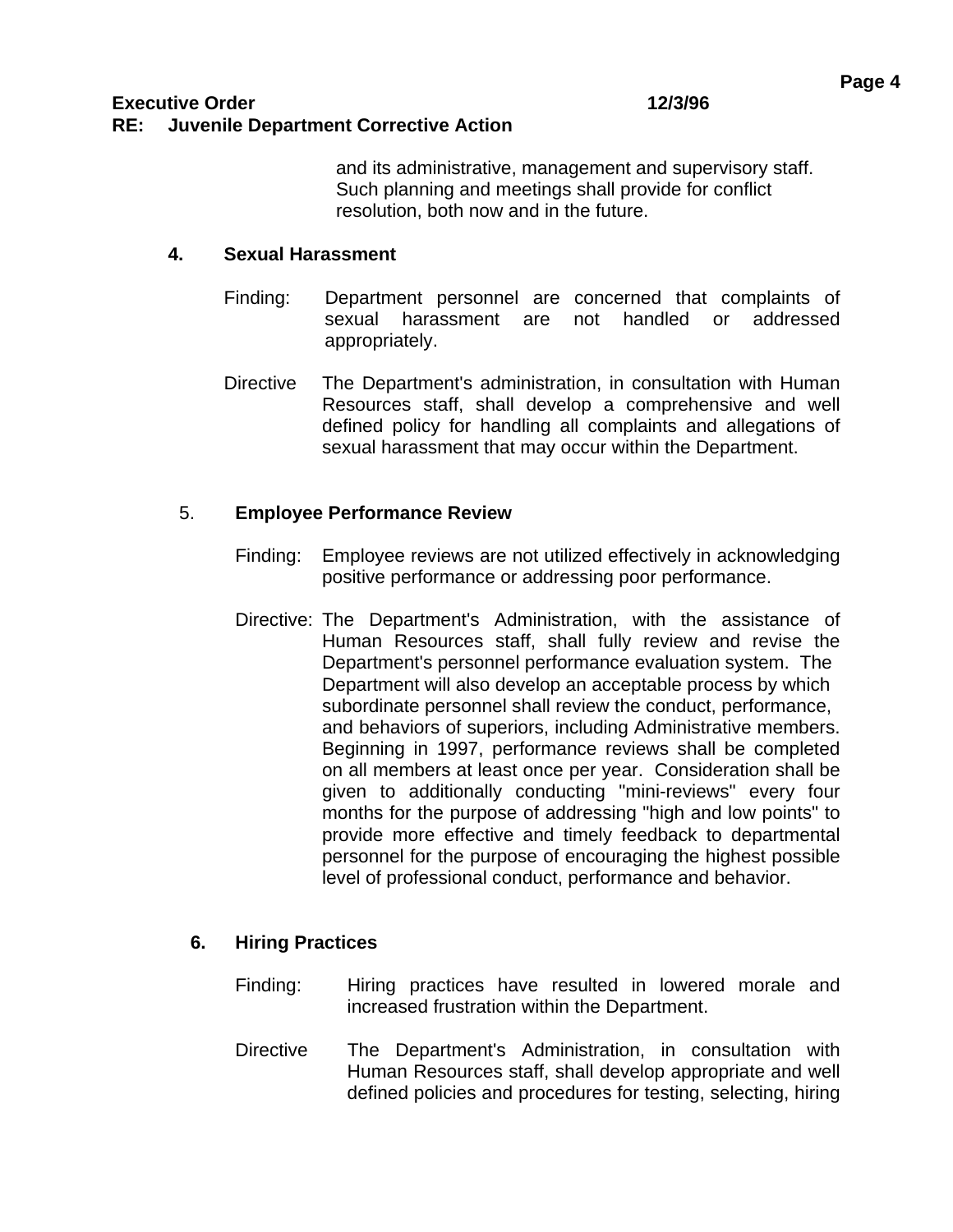and promoting personnel. During the period of departmental probation, all testing, selection, hiring and promotional processes shall be pre-approved by Human Resources and the Executive's Office. Wherever possible background investigations, polygraphs and psychological examinations shall be required for new hires in detention and probation.

#### **7. Probation Case Management**

- Finding: Perceived inequity in the assignment of probation cases to the various probation officers causes internal conflicts within the department requiring management involvement or intervention.
- Directive: The Department's administration shall meet with probation personnel and develop an appropriate procedure by which cases are assigned to probation personnel to ensure a fair and equitable distribution of case-related workloads. Consideration shall be given to the assignment of more serious cases to senior personnel with the experience and training to successfully manage the same, while, at the same time, enabling less experienced personnel to also gain the progressive case management experience and skill needed to handle more serious cases.

#### **8. Administrative Roles**

- Finding: There needs to be a clear and logical definition and assignment of management and administrative roles in the Department.
- Directive: The Department's administration shall initiate such meetings, discussions, reviews and revisions as may be necessary to clearly and logically define the duties, responsibilities,

#### **Executive Order Page 5 RE: Juvenile Department Corrective Action 1213196**

performance expectations and assignments of all of the Department's personnel to effectively resolve any questions or confusion.

#### 9. **Clerk Services in Juvenile Court**

Finding: The lack of a Juvenile Court Clerk requires probation officers to perform clerk duties for the Juvenile Court Commissioner. probation, all testing, selection, hiring and promotional processes shall be pre-approved by Human Resources and the Executive's Office. Wherever possible background investigations, polygraphs and psychological examinations shall be required for new hires in detention and probation.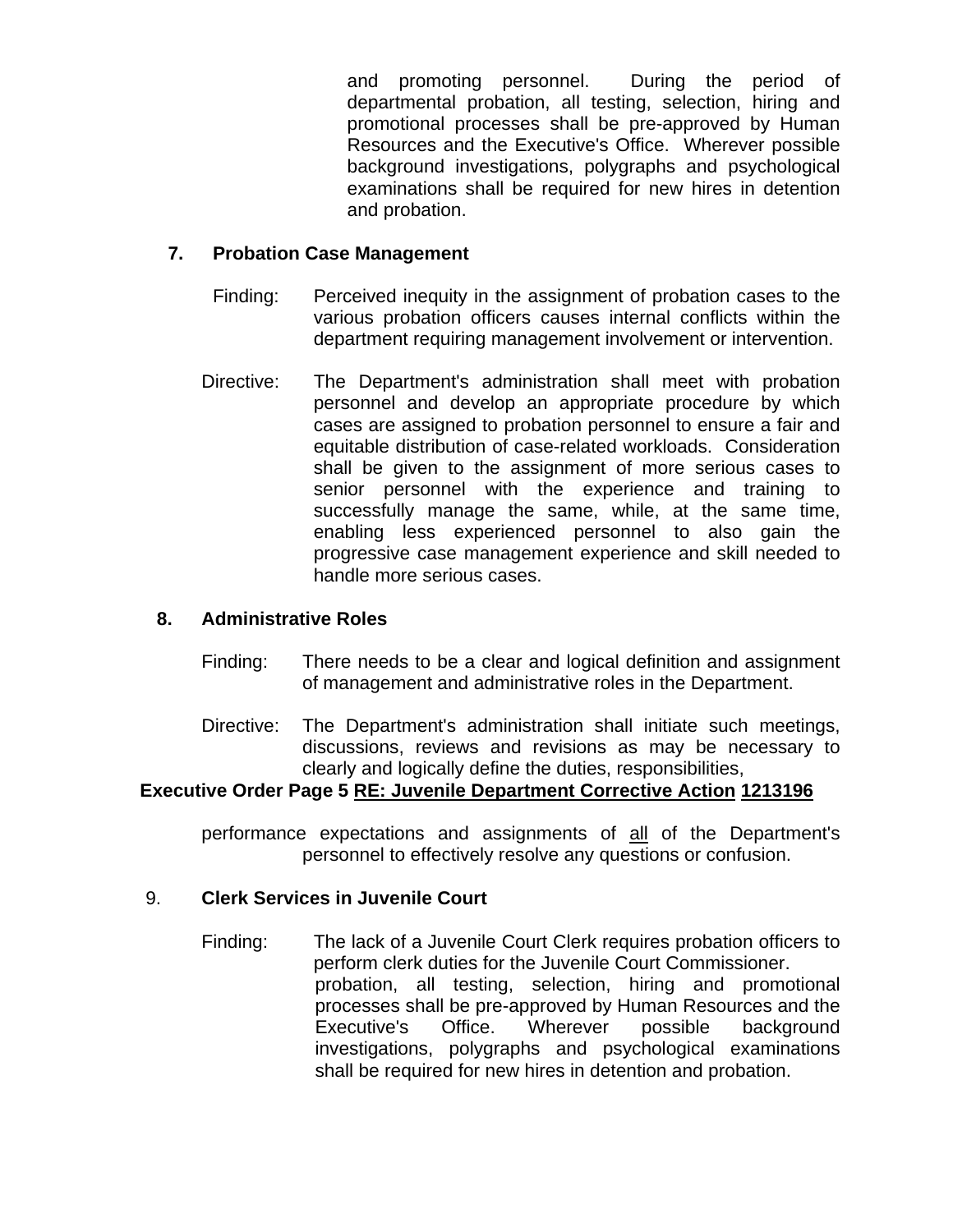## **7. Probation Case Management**

- Finding: Perceived inequity in the assignment of probation cases to the various probation officers causes internal conflicts within the department requiring management involvement or intervention.
- Directive. The Department's administration shall meet with probation personnel and develop an appropriate procedure by which cases are assigned to probation personnel to ensure a fair and equitable distribution of case-related workloads. Consideration shall be given to the assignment of more serious cases to senior personnel with the experience and training to successfully manage the same, while, at the same time, enabling less experienced personnel to also gain the progressive case management experience and skill needed to handle more serious cases.

## **8. Administrative Roles**

- Finding: There needs to be a clear and logical definition and assignment of management and administrative roles in the Department.
- Directive: The Department's administration shall initiate such meetings, discussions, reviews and revisions as may be necessary to

## **Executive Order Page 5 RE. Juvenile Department Corrective Action 1213196**

clearly and logically define the duties, responsibilities, performance expectations and assignments of all of the Department's personnel to effectively resolve any questions or confusion.

## 9. **Clerk Services in Juvenile Court**

- Finding: The lack of a Juvenile Court Clerk requires probation officers to perform clerk duties for the Juvenile Court Commissioner.
- Determined: This finding, though correct at the time of the audit, has been corrected due to the increased availability of special state funding that has enabled the hiring and placement of a clerk in the Juvenile Court. This finding was not deemed to be the fault of the Department or its administration, as it was due to a lack of available funding beyond Departmental control.
- **E.** Conduct, Performance and Behavior Standards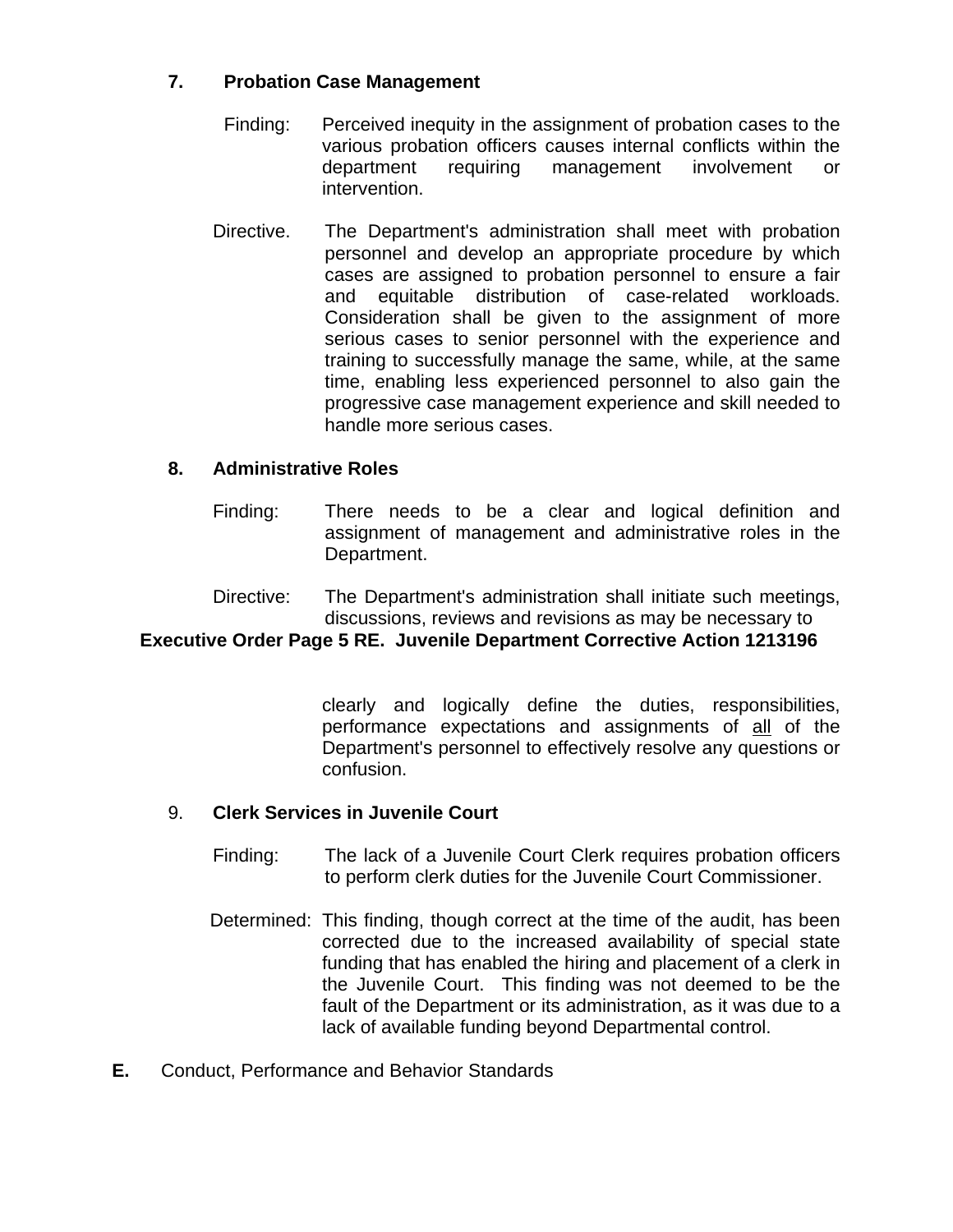It shall be the Department's policy to provide specific expectations and guidance for every member regarding conduct, performance and behaviors that are considered to be professionally appropriate and legally correct for members as they act to fulfill their assigned duties and responsibilities.

- 1 **Administrative Personnel** All of the Department's administrative personnel, including the Administrator, shall fully devote their professional efforts to actively and effectively administering and managing the personnel, resources and operations that are assigned to them. Further, they will conform their on-the-job conduct, performance and behavior to the following expectation standards:
	- a. Provide effective vision and leadership for the Department and its operational divisions to enable the fulfillment of its mission
	- b. Maintain good internal and external working relationships
	- c. Assure the efficient and effective utilization of the Department's resources within the limits of its funding
	- d. Research and develop appropriate standards and policies
	- e. Assure the establishment and maintenance of positive discipline
	- f. Assure fairness and consistency in the management of personnel
	- g. Facilitate professional improvement in Departmental personnel
	- h. Maintain high standards of performance and attention to duty
	- i. Facilitate timely and effective communication and information flow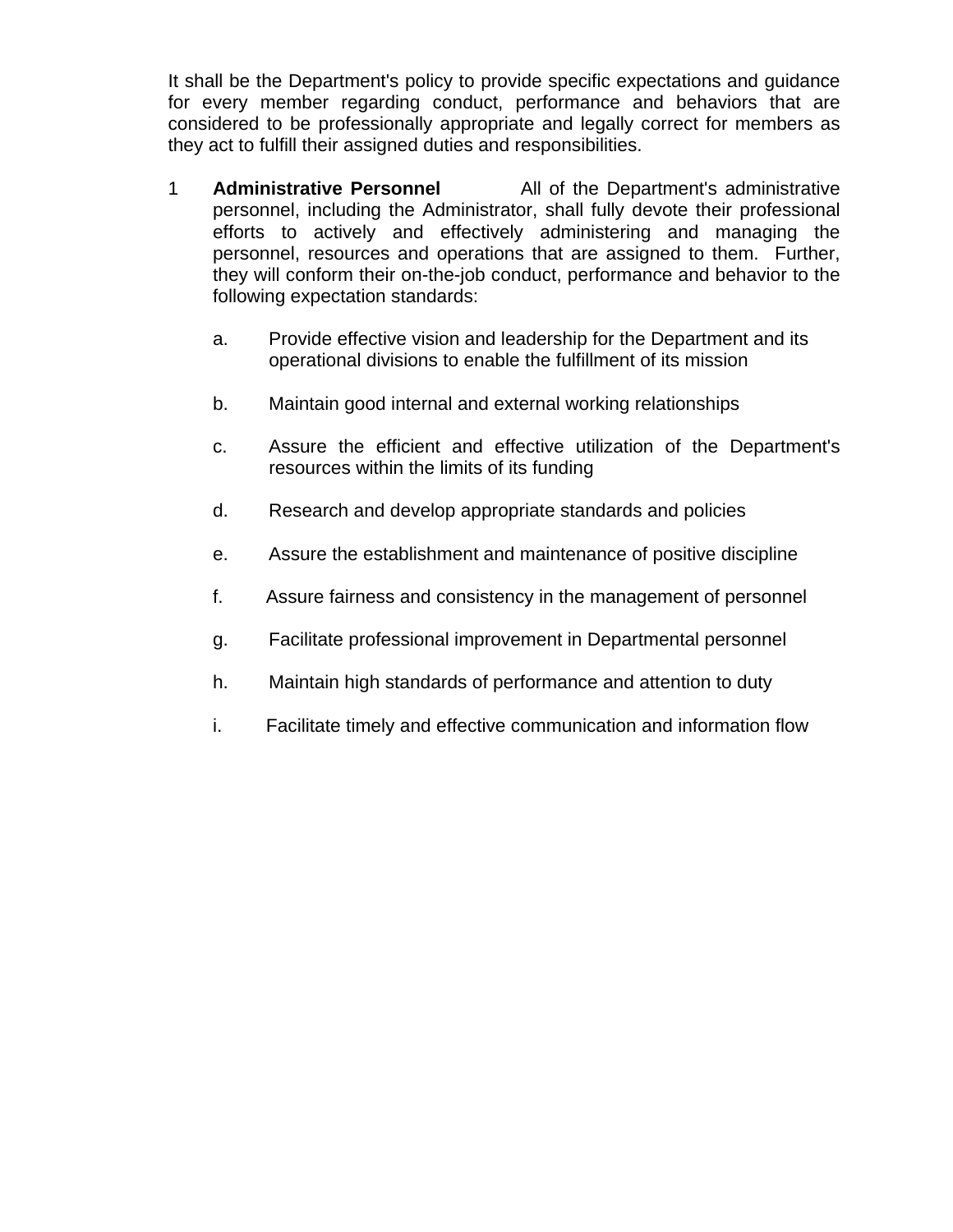- j. Provide a positive presence and example, while maintaining a high level of personal and professional integrity and honesty
- k. Address problems in a timely, positive and constructive manner
- 1. Reward good conduct, performance and behavior by providing positive feedback, reinforcement and recognition where warranted
- m. Avoid blaming behaviors or negative comments that undermine the reputation or confidence in subordinates or others
- n. Take responsibility for developing and maintaining a fair, respectful, professional and ethical work environment
- o. Instill pride in members by establishing work rules and performance standards, which hold all employees accountable and that are administered fairly and consistently in accordance with administrative guidelines and labor contracts
- p. Ensure members adhere to all applicable laws, statutes, codes and ordinances, as well as County policies, procedures, contracts, methods and standards
- q. Ensure that all juveniles coming into contact with the Department are dealt with in a manner consistent with law and accepted juvenile justice practice
- **2. Supervisory Personnel** All of the Department's supervisory personnel shall fully devote their professional efforts to actively and effectively supervising the personnel and operations as assigned. Further, they will conform on-the-job conduct, performance and behavior to the following expectation standards:
	- a. Develop and maintain acceptable performance among subordinates
	- b. Maintain good working conduct and behavior among subordinates
	- c. Assure harmony and good working relationships
	- d. Assure disciplined conduct, efforts and accountability through active supervision
	- e. Clarify job and performance objectives
	- f. Assign the duties, tasks, and details
	- g. Enforce the policies, rules and procedures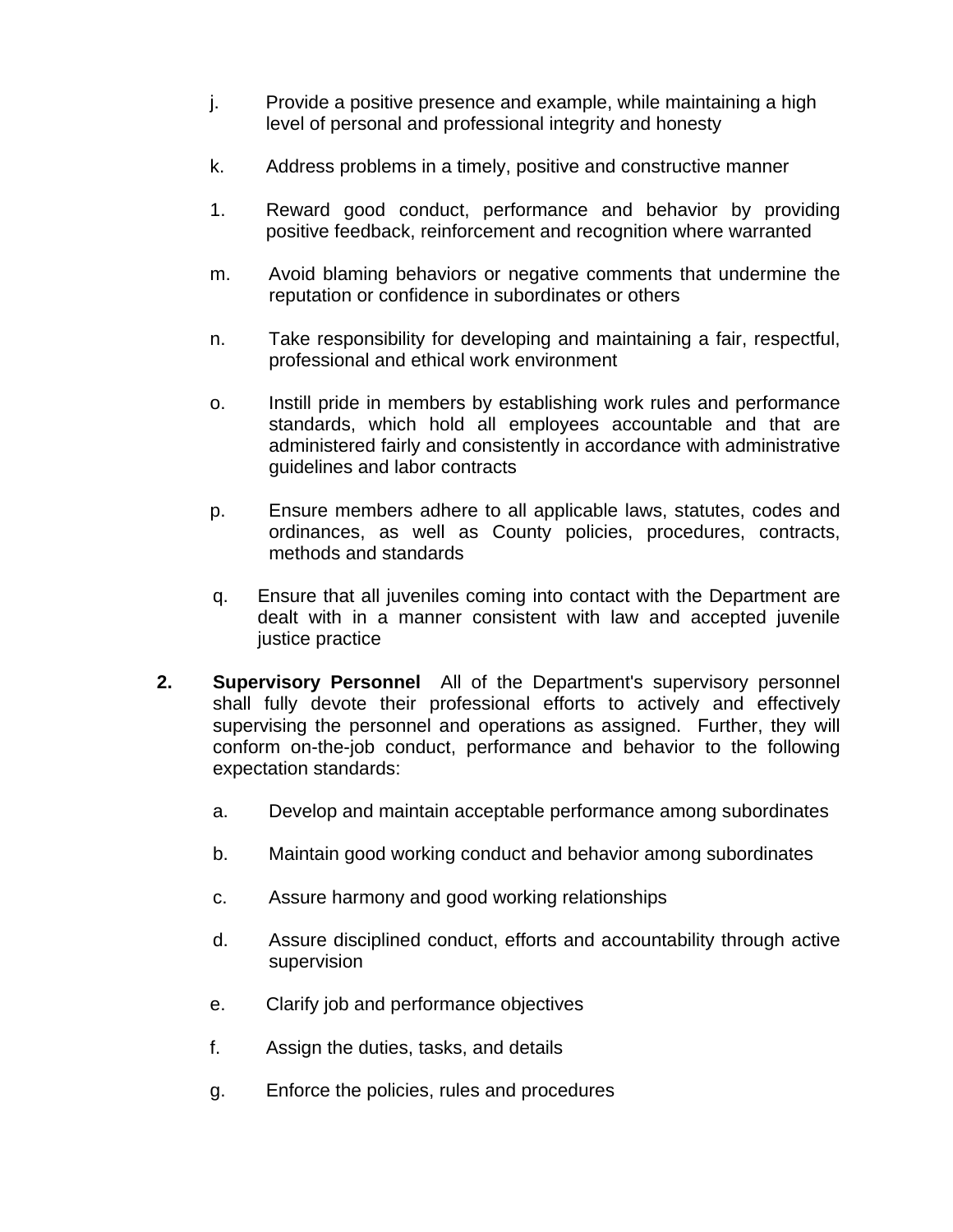- h. Reinforce accepted procedures and methods
- i. Monitor compliance with established standards
- j. Help personnel improve professional capabilities
- k. Maintain high standards of performance and attention to duty
- 1. Facilitate timely and effective communication and information flow
- **3. Line Personnel** All Departmental line personnel shall fully devote their professional efforts to actively and effectively pursuing and accomplishing their assigned duties, tasks and details. Further, they will conform their on-the-job conduct, performance and behavior to the following expectation standards:
	- a. Be productive, cooperative, and professional at all times
	- b. Perform assigned duties in an acceptable manner
	- c. Achieve and maintain an acceptable level of performance
	- d. Work consciously in support of the Department's mission
	- f. Take the initiative to accomplish tasks in a timely manner
	- g. Accept direction, correction, and supervision
	- h. Reliably report to work on time and be prepared to work
	- i. Maintain acceptable conduct, behavior, and interpersonal interactions
	- j. Represent the Department in a positive and professional manner
	- k. Avoid disruptive, inappropriate, or divisive behavior